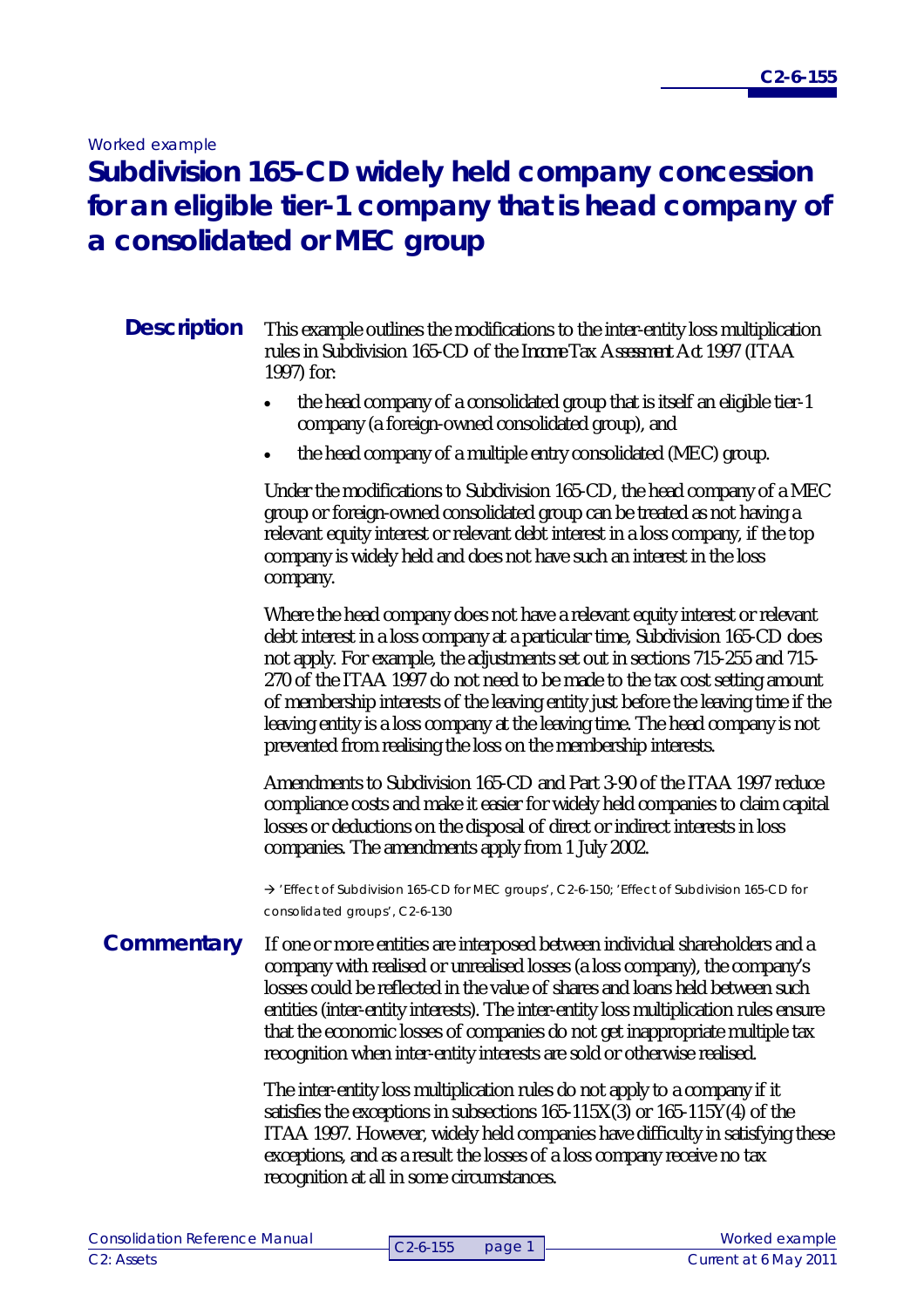The modifications make it easier for a widely held company to recognise a capital loss or deduction on the disposal of a direct or indirect interest in a loss company by treating the company as not having a relevant equity interest or a relevant debt interest in the loss company in most cases.

A 'widely held company' is defined in subsection 995-1(1) of the ITAA 1997 to mean broadly:

- a company whose shares are listed for quotation in the official list of an approved stock exchange, or
- a company that has more than 50 members, but not if 20 or fewer persons have rights to at least 75 per cent of the value of the shares in the company or at least 75 per cent of the voting power or dividend rights of the company.

The three conditions that must be satisfied in order for the loss multiplication rules in Subdivision 165-CD of the ITAA 1997 to apply  $\leftrightarrow$  subsection 165-115K(1), ITAA 1997) are:

- an alteration time happens in respect of a company  $\leftrightarrow$  sections 165-115L, 165-115M, 165-115N, 165-115P and 165-115Q), and
- the company is a loss company at the alteration time, and
- an entity has a relevant equity interest  $\leftrightarrow$  section 165-115X) or relevant debt interest  $\leftrightarrow$  section 165-115Y) in the loss company immediately before the alteration time.

Where a widely held company does not have a relevant equity interest or relevant debt interest in a loss company, one of the three conditions will not be satisfied and Subdivision 165-CD will not have effect.

A widely held company will not have a relevant equity interest or relevant debt interest in a loss company at a particular time except in two circumstances.

The **first** is where an entity has a controlling stake in the loss company ( $\rightarrow$  section 165-115Z, ITAA 1997), and that entity also has a direct or indirect interest in, or is owed a debt by, the widely held company in respect of which:

- the entity could, if a CGT event happened in respect of the interest or debt make a capital loss (other than one that would be disregarded) that reflects any part of the loss company's overall loss, or
- the entity has deducted or can deduct, or could deduct at a later time, an amount in respect of the cost of the acquisition, or a net loss on the disposal, of the interest or debt, where the deduction reflected or would have reflected, or would reflect, any part of the loss company's overall loss.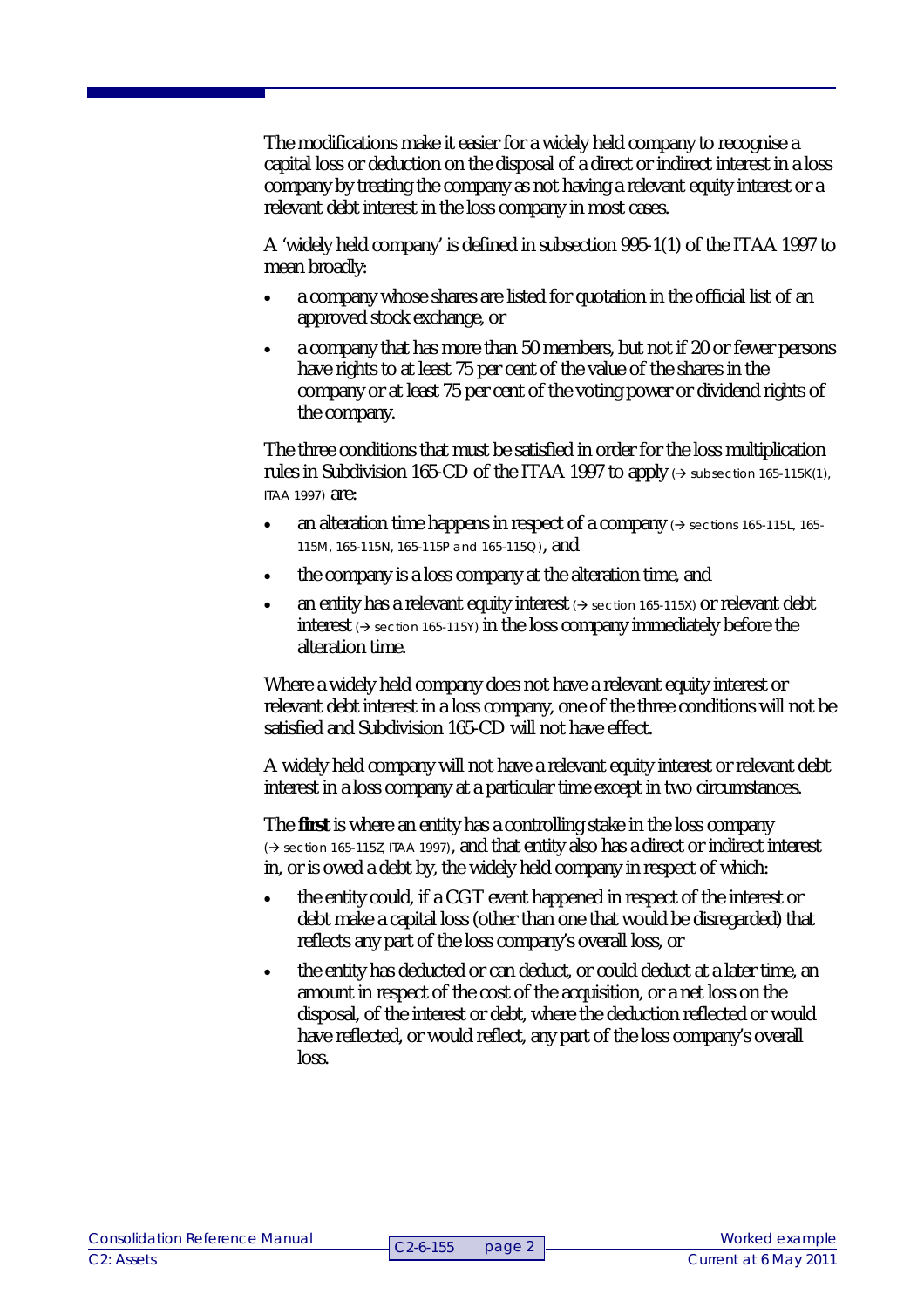The **second** is where an entity that had a direct or indirect interest in, or was owed a debt by, the widely held company at an earlier time, and had a controlling stake in the loss company at the earlier time: made a capital loss (other than a capital loss that was disregarded) because a CGT event happened in respect of the interest or debt where the capital loss reflected any part of the loss company's overall loss, or • has deducted or could have deducted at an earlier time, or could deduct at a later time, an amount in respect of the cost of the acquisition, or net loss on the disposal, of the interest or debt, where the deduction reflected or would have reflected, or would reflect, any part of the company's overall loss. → Explanatory Memorandum to the Tax Laws Amendment (2010 Measures No. 1) Bill 2010, paragraphs 5.334 – 5.339 Subdivision 715-B of the ITAA 1997 modifies how the inter-entity loss multiplication rules apply to the head company of a consolidated group. Amendments to Subdivision 715-B of the ITAA 1997 apply where: • the head company of a consolidated group is an eligible tier-1 company  $\rightarrow$  section 719-15, ITAA 1997) of a top company ( $\rightarrow$  section 719-20, ITAA 1997), and the top company is a widely held company. Consolidated group

In these circumstances, the head company of the consolidated group does not have a relevant equity interest or relevant debt interest in a loss company at a particular time if the widely held top company does not have such an interest in the loss company at that time.

 $\rightarrow$  section 715-265, ITAA 1997

To ensure that any loss allowed to the head company of the consolidated group is not also recognised by other entities holding certain interests in the head company, the loss reduction method (LRM) applies in relation to:

- direct or indirect equity or loan interests in the head company, and
- external indirect equity or loan interests in the head company.

Generally, where the LRM applies, the loss realised for income tax purposes is reduced to nil, with the effect that the loss is cancelled.

 $\rightarrow$  'Application of the loss reduction method to consolidated and MEC groups', C2-6-160; section 715-610, ITAA 1997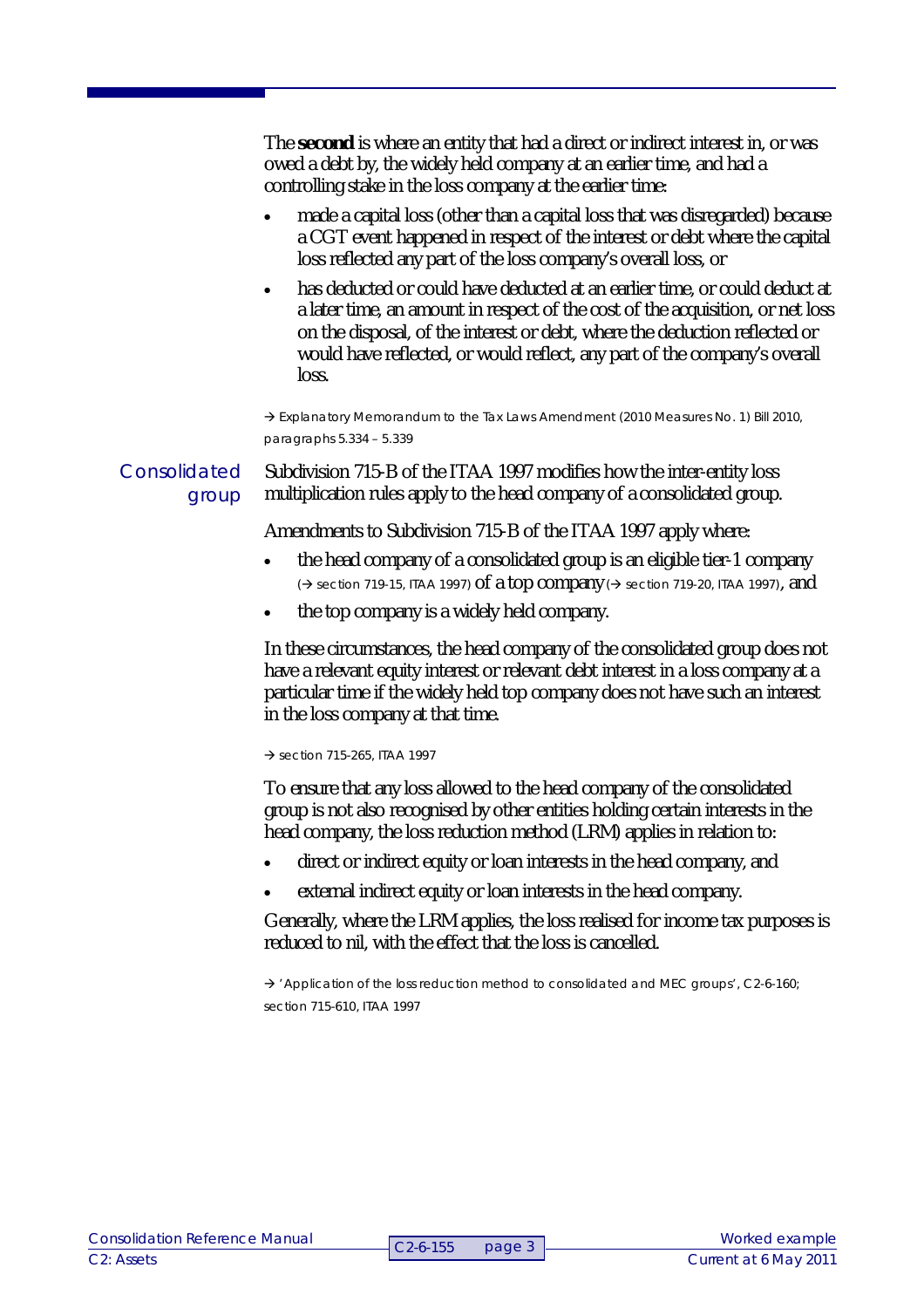## **Example 1**

TCo is a foreign-resident company that satisfies the requirements to be a top company. Facts

> TCo is a widely held company and none of the entities that hold interests in, or are owed a debt by, TCo have a controlling stake in LossCo.

FCo is a foreign-resident company wholly owned by TCo.

HCo is head company of the consolidated group and it is wholly owned by FCo.

LossCo is a subsidiary member of the consolidated group and is a loss company for the purposes of Subdivision 165-CD.

HCo disposes of its shares in LossCo to an entity outside the consolidated group.





### TCo is a widely held company, and none of the entities that hold direct or indirect interests in, or are owed a debt by, TCo have a controlling stake in LossCo. Therefore, TCo does not have a relevant equity interest in LossCo at the time HCo disposes of the membership interests in LossCo to a company that is not a member of the consolidated group. Application

As widely held TCo does not have a relevant equity interest in LossCo, the head company, HCo, does not have a relevant equity interest in LossCo at the time HCo disposes of LossCo to an entity outside the group. Therefore,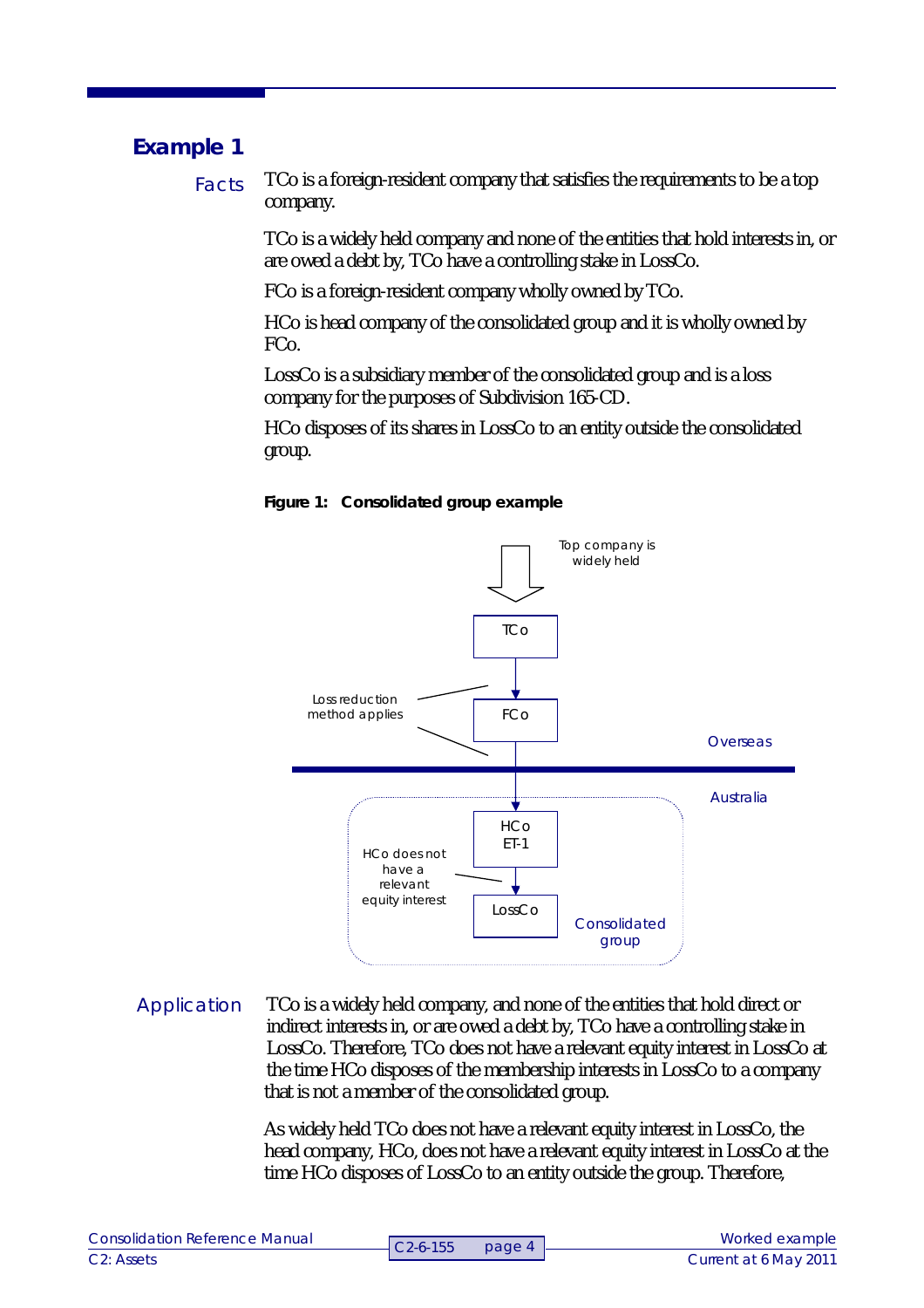adjustments under section 715-255 of the ITAA 1997 do not need to be made to the tax cost setting amount of the membership interests in LossCo just before the leaving time, with the result that the loss is available to the head company HCo.

The loss reduction method in section 715-610 of the ITAA 1997 applies to TCo's interests in FCo and FCo's interests in HCo if the realisation of these interests results in a loss for income tax purposes.

Subdivision 719-T of the ITAA 1997 clarifies how the inter-entity loss multiplication rules in Subdivision 165-CD apply to MEC groups. MEC group

> The head company of a MEC group is ultimately wholly owned by a top company and therefore it cannot meet the definition of a widely held company. However, section 719-740 of the ITAA 1997 modifies the operation of the inter-entity loss multiplication rules where the top company of a MEC group is a widely held company. In these circumstances, the head company of the MEC group does not have a relevant equity interest or relevant debt interest in a loss company at a particular time if the widely held top company does not have such an interest in the loss company at that time.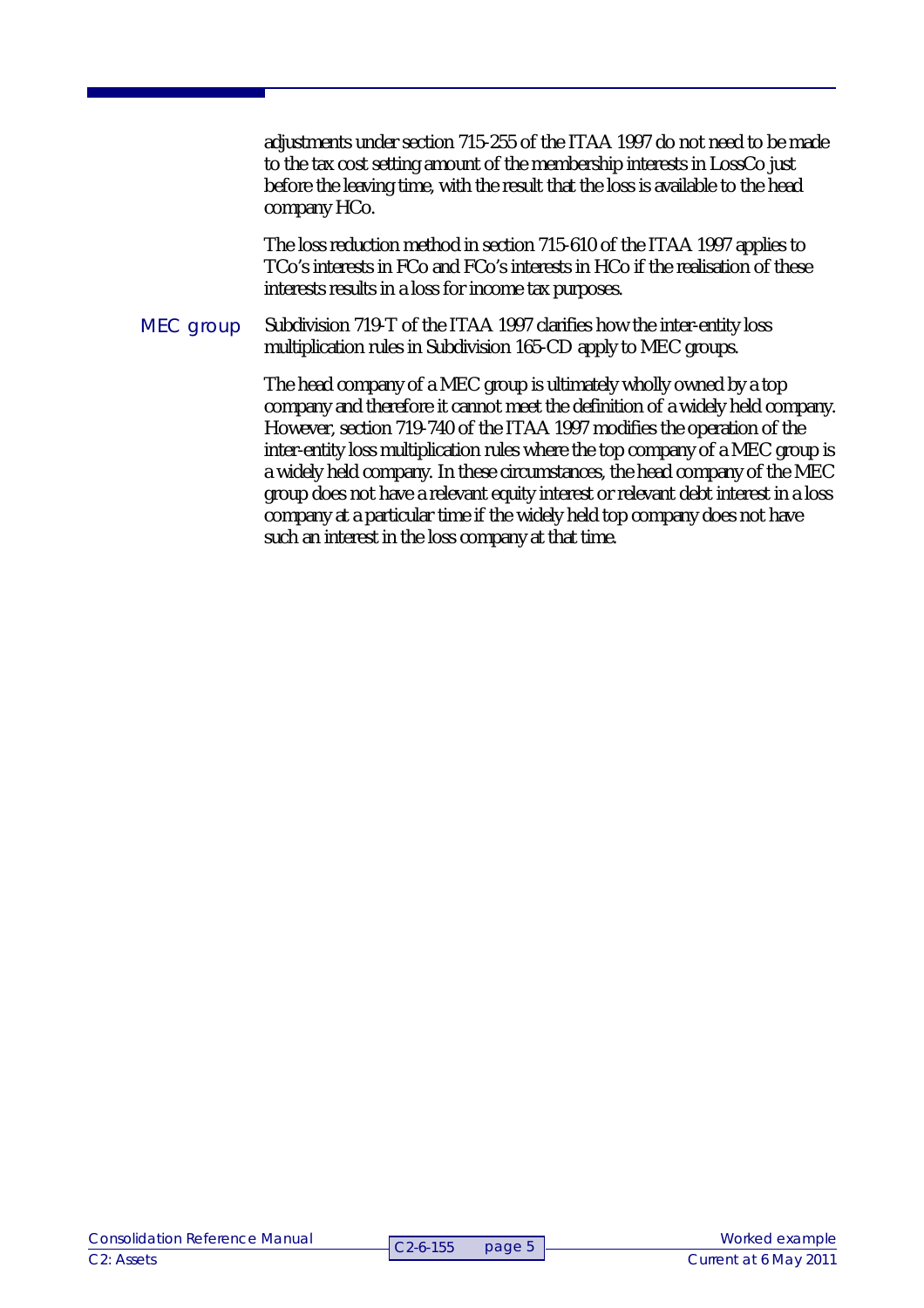## **Example 2**

TCo is a foreign-resident company and is the top company of a MEC group. Facts

> TCo is a widely held company, and none of the entities that hold interests in, or are owed a debt by, TCo have a controlling stake in LossCo.

FCo is a foreign resident company wholly owned by TCo.

HCo is the head company of a MEC group.

ACo is an eligible tier-1 company and a subsidiary member of the MEC group.

LossCo is a subsidiary member of a MEC group and is a loss company for the purposes of subdivision 165-CD.

HCo disposes of its shares in LossCo to an entity outside the MEC group.

**Figure 2: MEC group example**



TCo is a widely held top company of a MEC group, and none of the entities that hold direct or indirect interests in, or are owed a debt by, TCo have a controlling stake in LossCo. Therefore, TCo does not have a relevant equity interest in LossCo at the time the membership interests in LossCo are disposed of to a company that is not a member of the MEC group. Application

> As widely held TCo does not have a relevant equity interest in LossCo, the head company, HCo, does not have a relevant equity interest in LossCo at the time LossCo leaves the MEC group. Therefore, adjustments under section